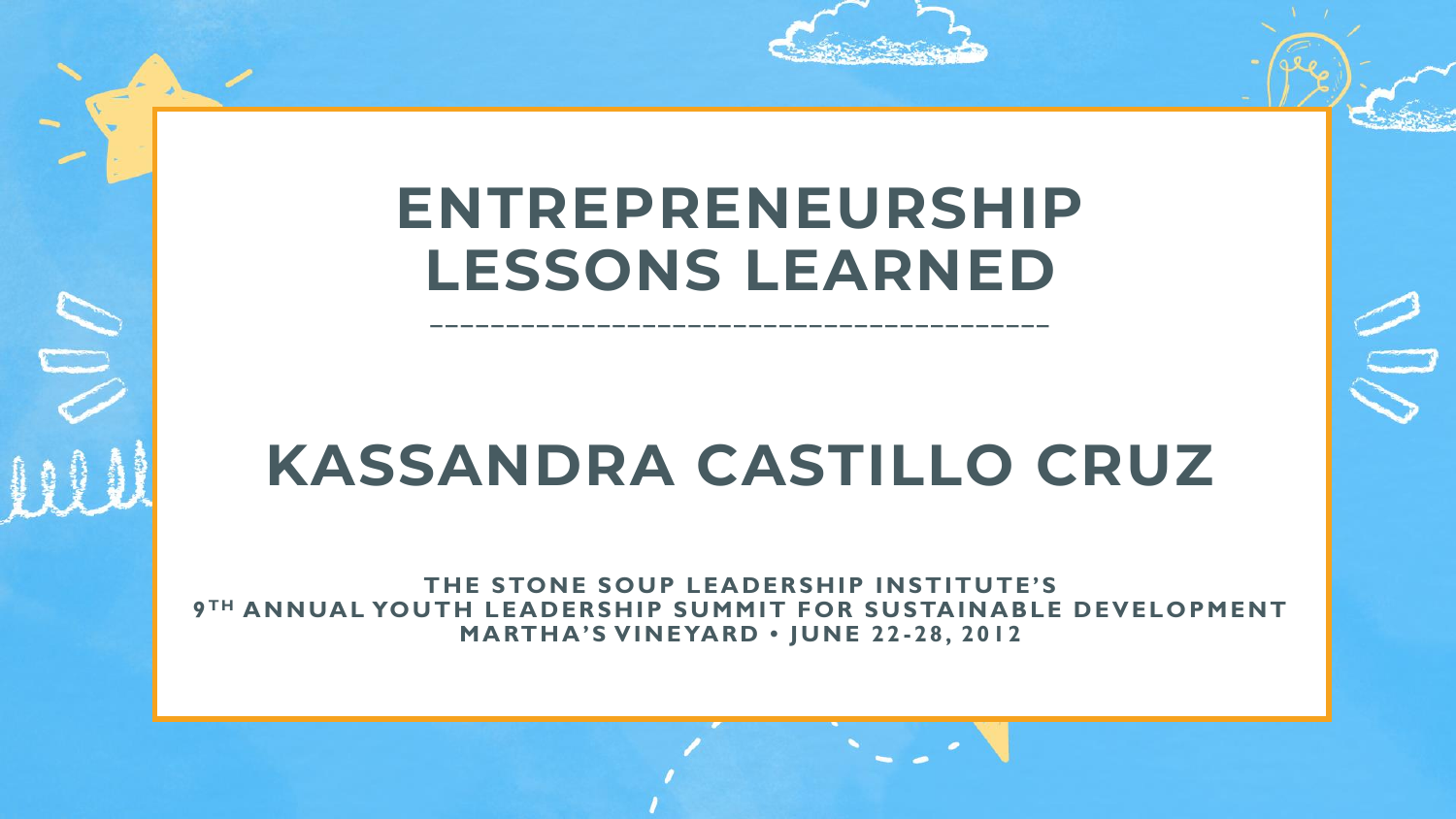### **WHAT IS AN ENTREPRENEUR?**





An entrepreneur is responsible for the success or failure of his/her business.

r۶



Entrepreneurs are both, owners and employees.

What is the difference between an employee and an entrepreneur?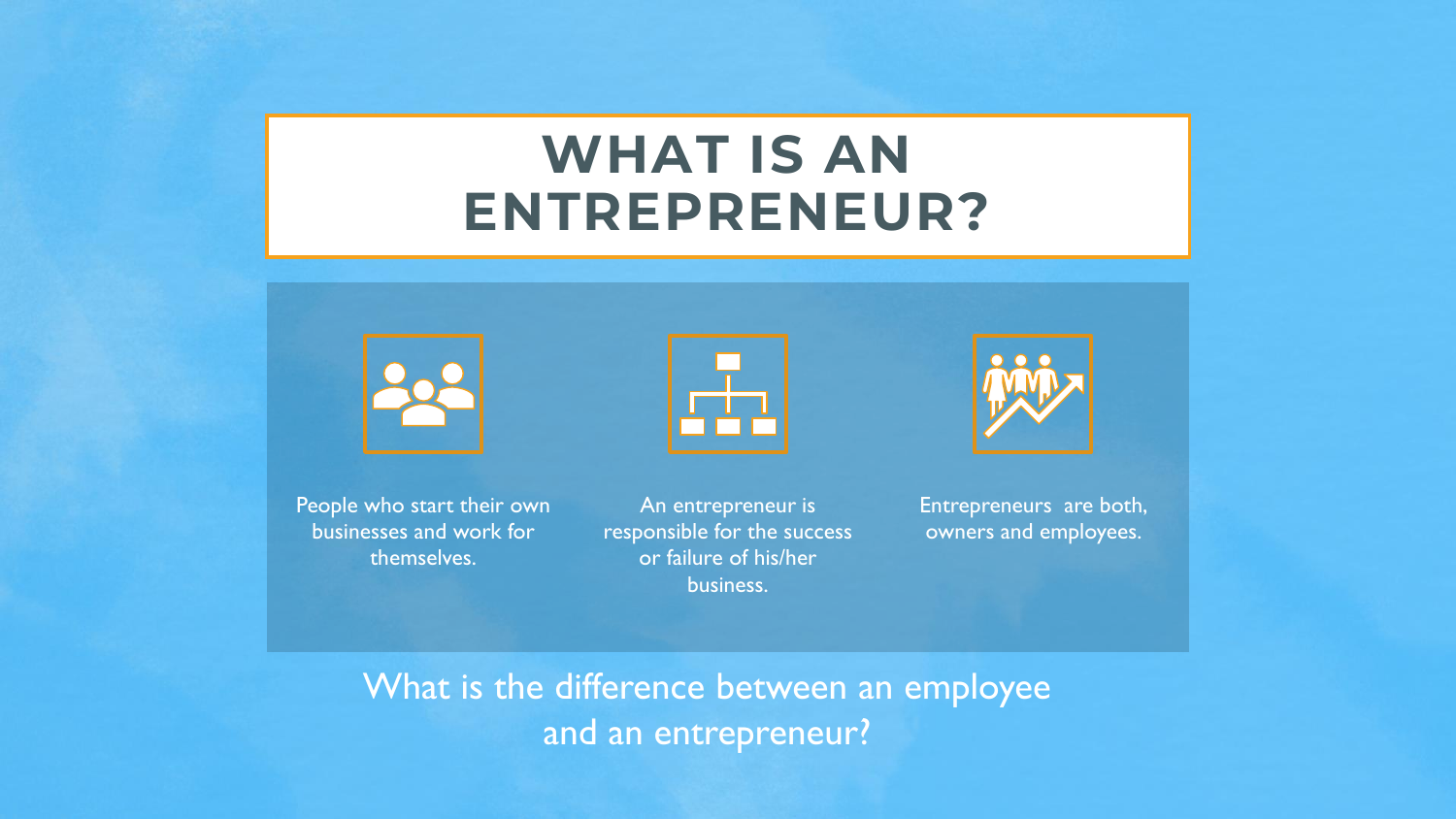### **CHARACTERISTICS OF A SUCCESSFUL ENTREPRENEUR:**

- **Adaptability: the ability to cope with new situations and find creative solutions to problems.**
- **Competitiveness: willingness to compete with & test oneself against others.**
- **Confidence: the belief that you can accomplish what you set out to do.**
- **Drive: the desire to work hard to achieve one's goal.**
- **Honesty: a commitment to refrain from lying; to be truthful and sincere in dealings with other people.**
- **Organization: the ability to structure one's life and keep tasks and information in order.**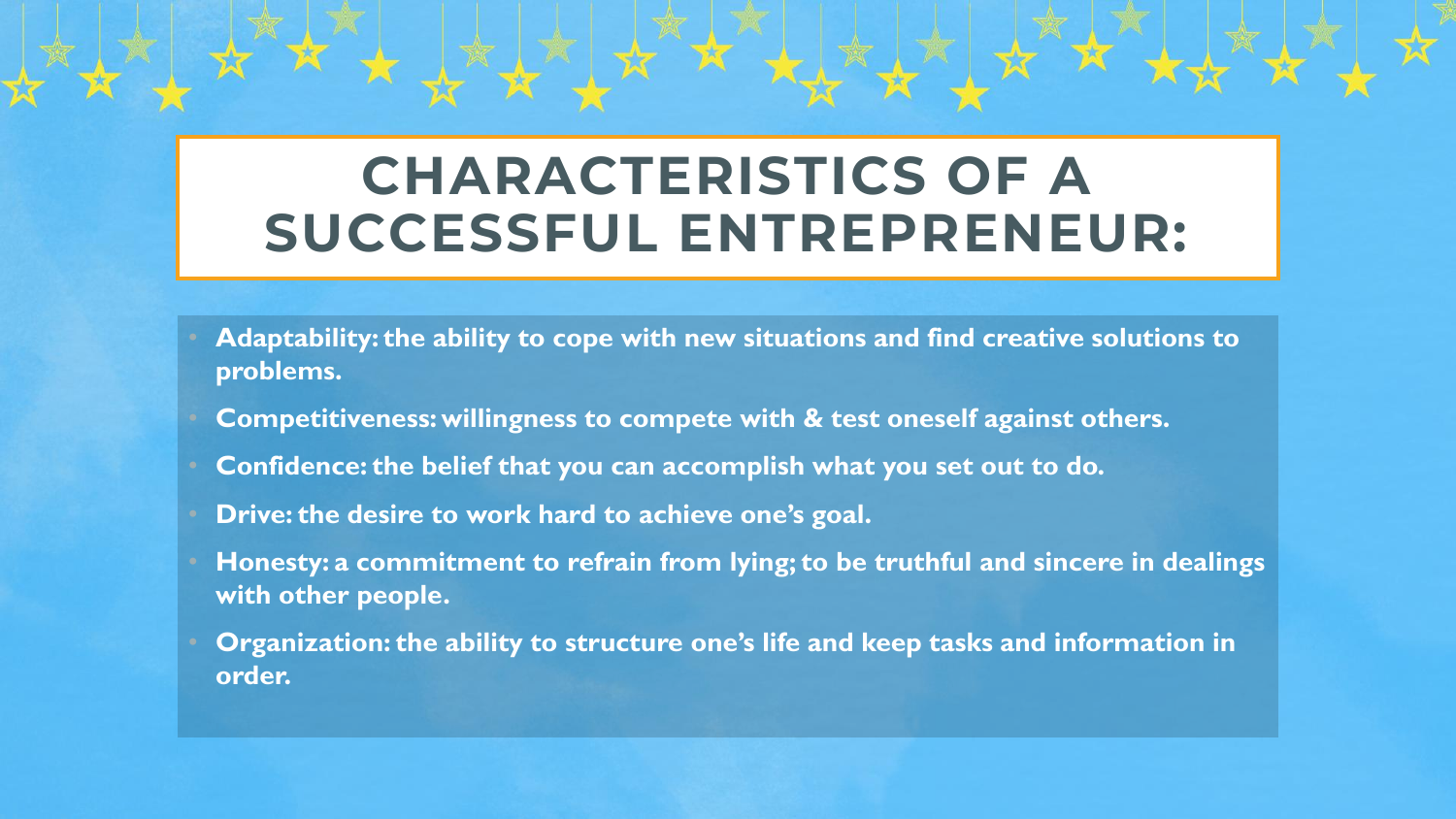### **CHARACTERISTICS OF A SUCCESSFUL ENTREPRENEUR:**

- **Persuasiveness:** the capacity to convince people to see one's point of view and get them interested in one's idea.
- **Discipline**: the ability to stay focused and adhere to a schedule and deadlines.
- **Perseverance**: the refusal to quit; willing to keep goals in sight and work toward them, despite obstacles
- **Risk-taking:** the courage to expose oneself to possible losses
- **Understanding:** an ability to listen to and empathize with other people
- **Vision**: the ability to see the end results of one's goals while working to achieve them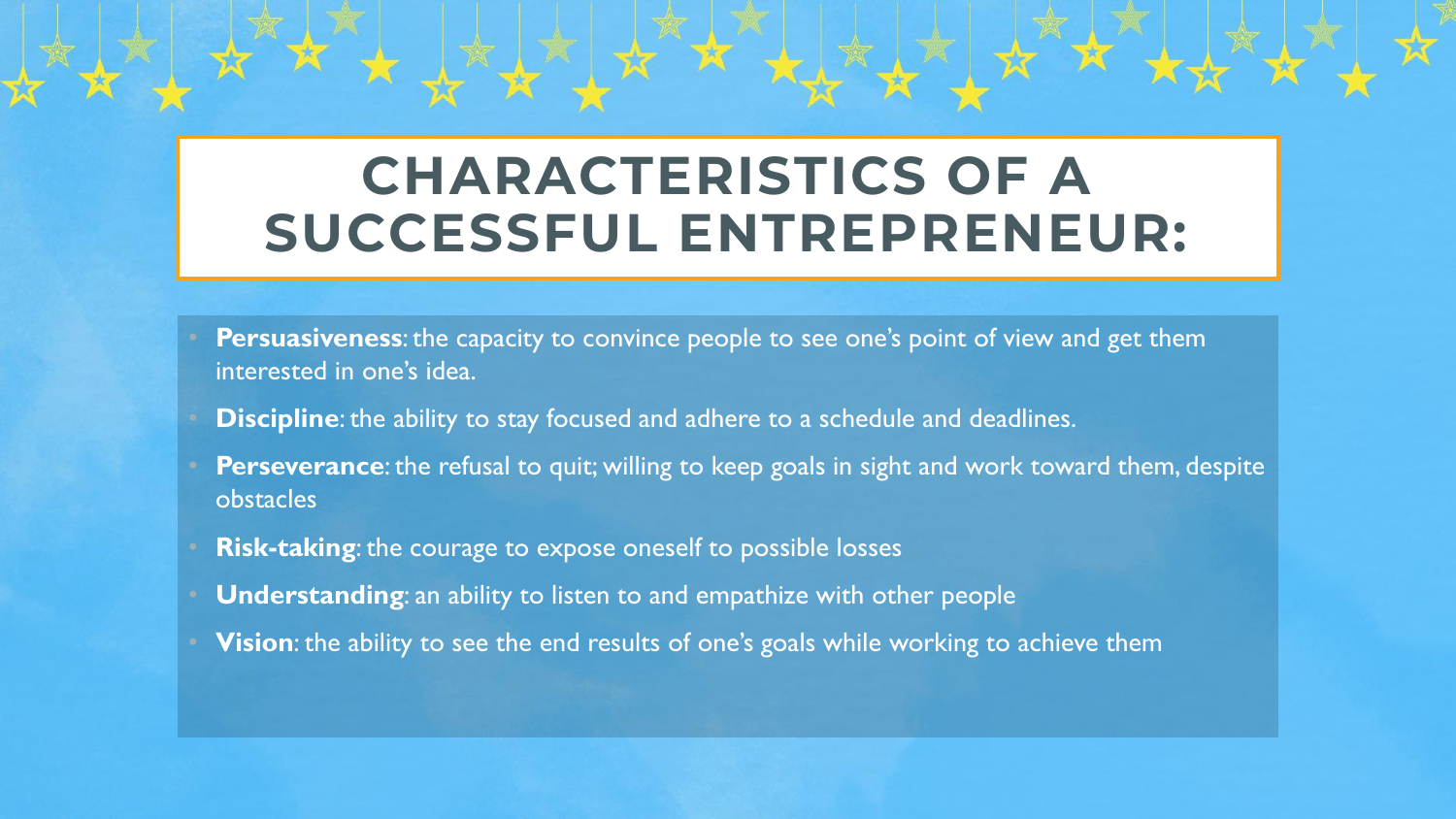



### **BUSINESS IDEAS FOR YOUNG ENTREPRENEURS**

#### • **Products**

- **Arts and Crafts**
- **Food products: baked goods, popsicles**
- **T-Shirts: silk screen t-shirts, fabric paint.**
- **Jewelry and Accessories**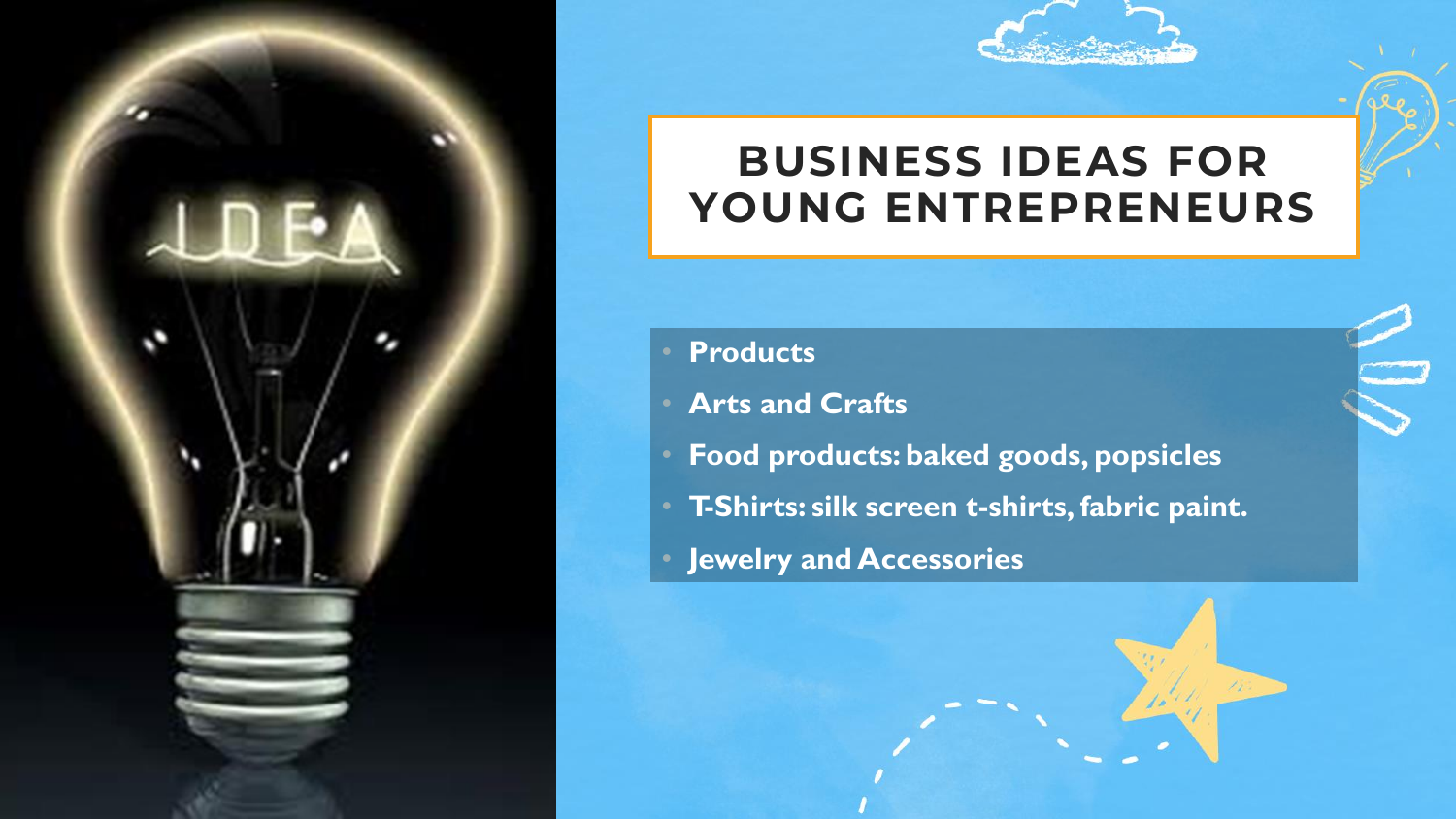

### **BUSINESS IDEAS FOR YOUNG ENTREPRENEURS**

#### **Services**

- Car cleaning/detailing
- Childcare services
- Event services/photography
- Language instructor
- Home cleaning services
- Home specialty servicesgarage organizer, holiday decorating, house sitting, on demand trash removal, pool cleaning ,etc.
- Errands: pick up dry cleaners
- Personal shopper
- Senior care
- Pet services
- Distribute flyers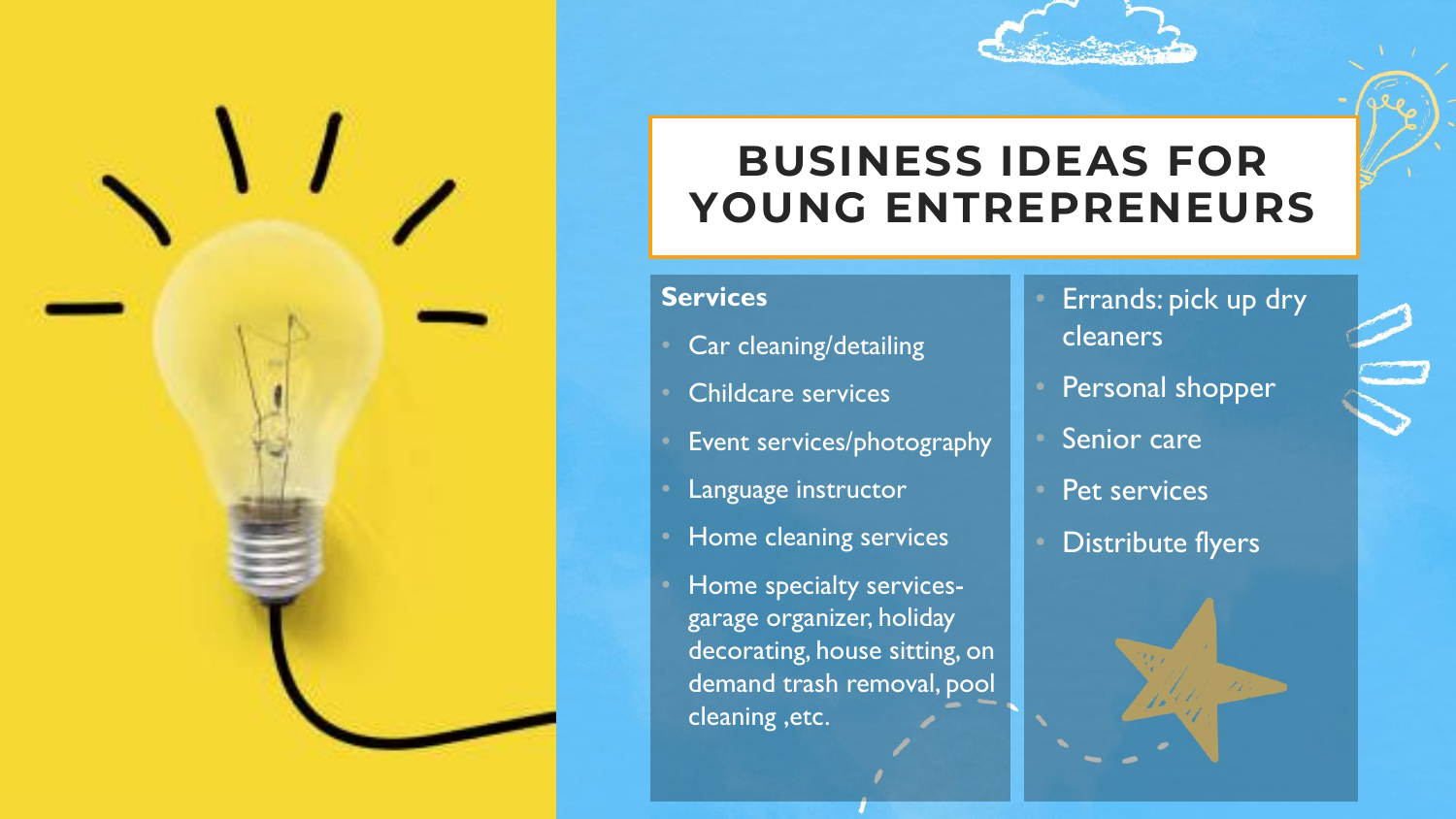### **OPPORTUNITY RECOGNITION**

**Where others see problems – Entrepreneurs recognize opportunities.**

- **What product or service could improve your life?**
- **What frustrates you when you go buy something?**
- **What product or service would eliminate that frustration?**
- **Do you wish a certain product existed?**

#### **Changes in trends or situations**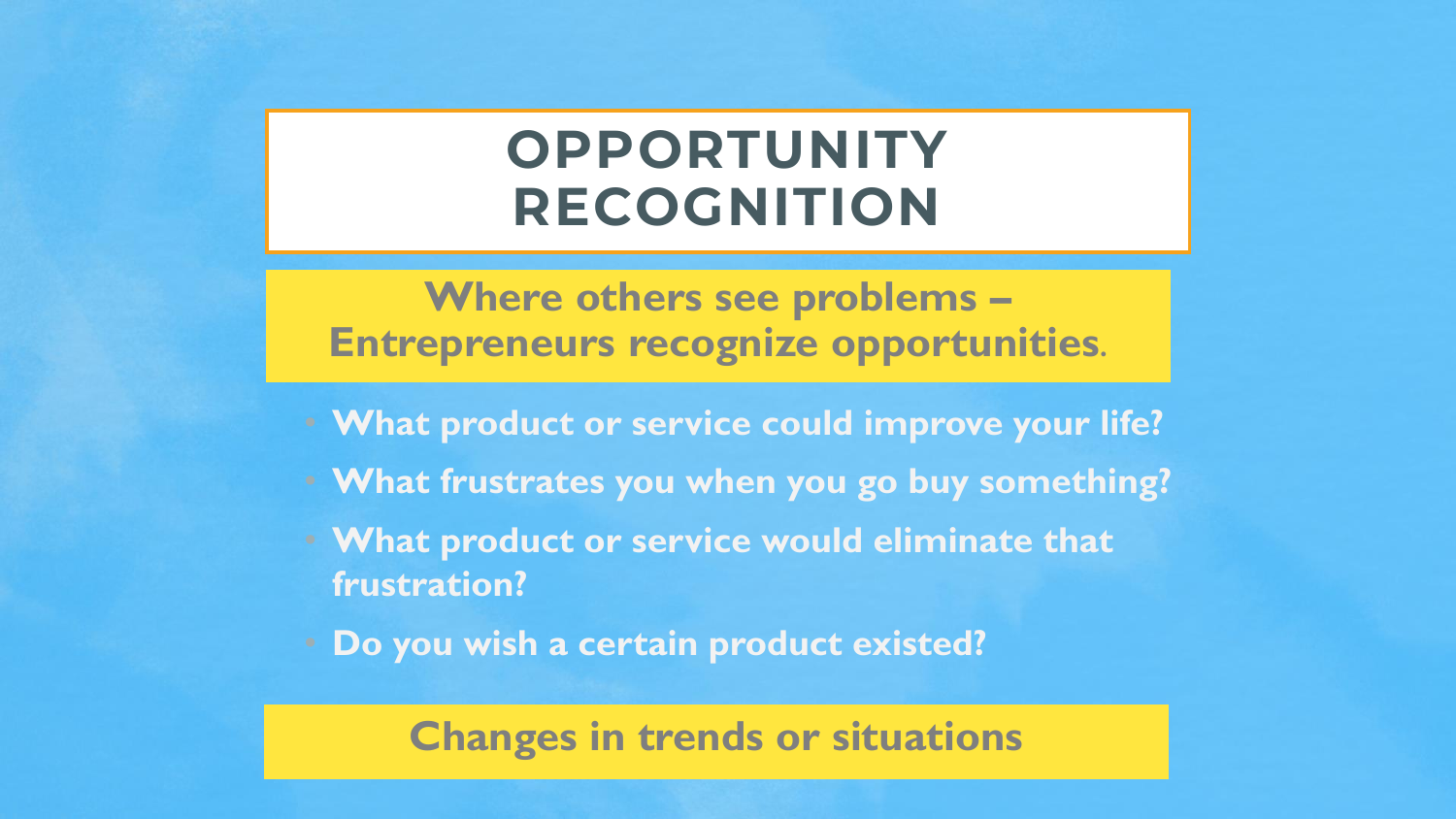



### **A BUSINESS OPPORTUNITY**

#### **Business opportunity is an idea with these qualities**

- It is attractive to customers.
- It will work in your business environment.
- It can be executed in a "window of opportunity" that already exists.
- You have the resources and skills to create the business or know someone who does and can start the business with you.
- You can supply the product or service at a price that will be attractive to customers and will be high enough to earn you a profit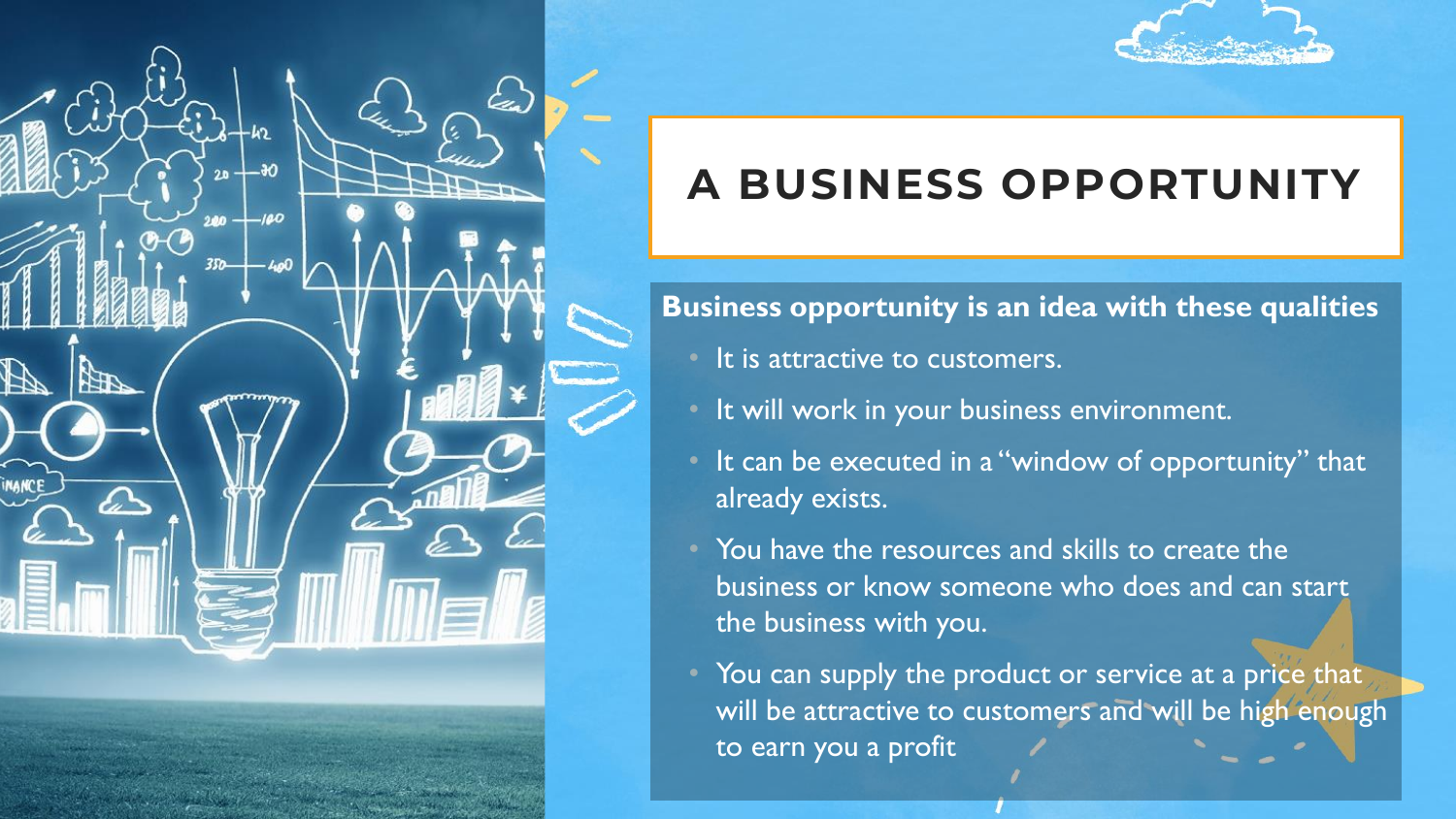### **ROOTS OF OPPORTUNITIES IN THE MARKETPLACE**



Changes in law, situations, trends.

Inventions of totally new products or services.

Competition: if you can find a way to beat competition based on price, location, quality, reputation, reliability or hours -- you can operate a successful business with an already existing product or service.

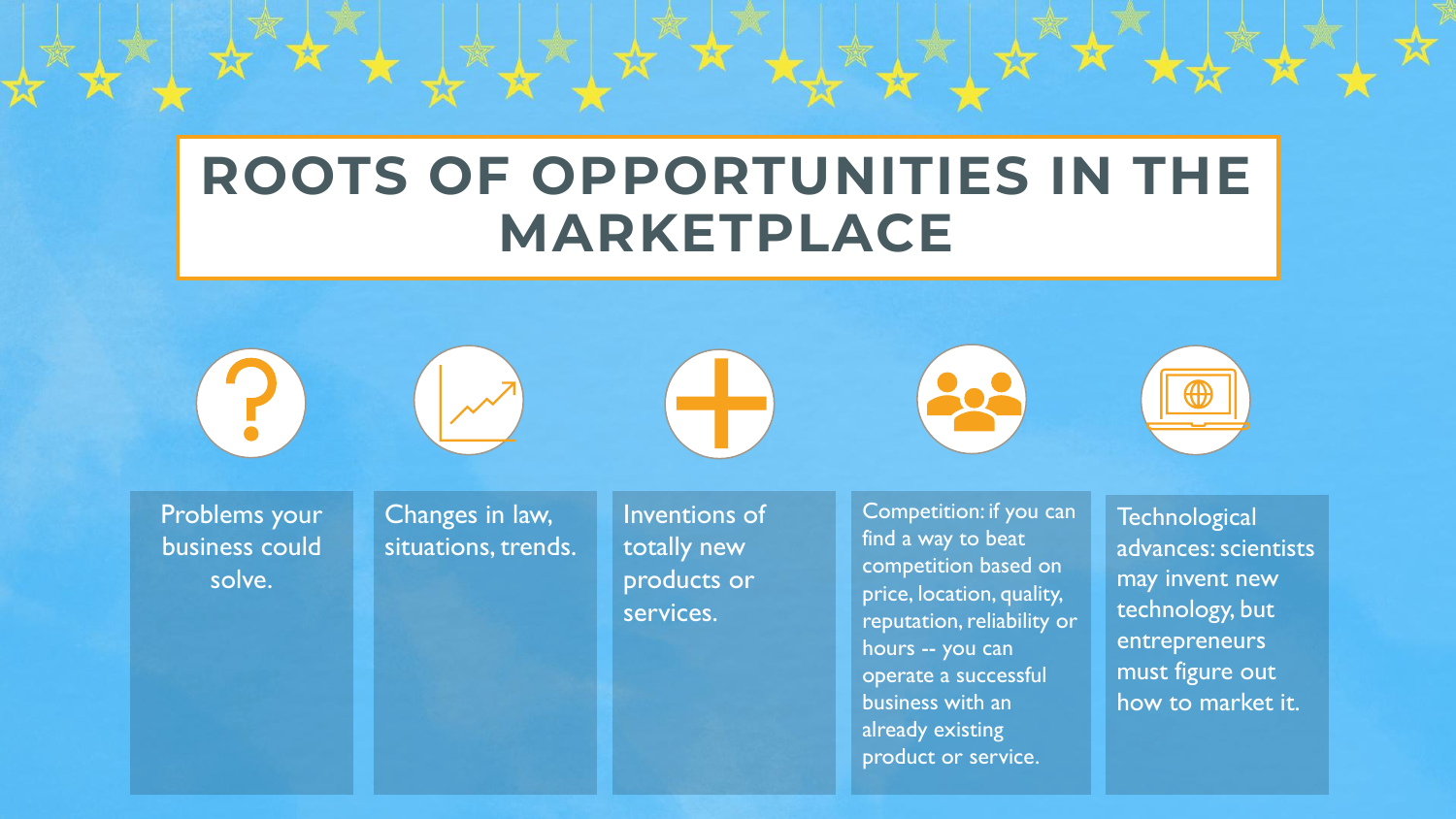

## **THE FOUR PARTS OF BUSINESS**

#### **Production**

1

2

making or obtaining the product.

#### **Marketing**

developing strategies for getting the consumer interested in the product or service.

**Financing** Securing and efficiently using money to develop the business.

4

3

#### **Customer Service**

Maintaining and servicing a product or service once it has been sold; act of keeping customers happy and loyal to the business.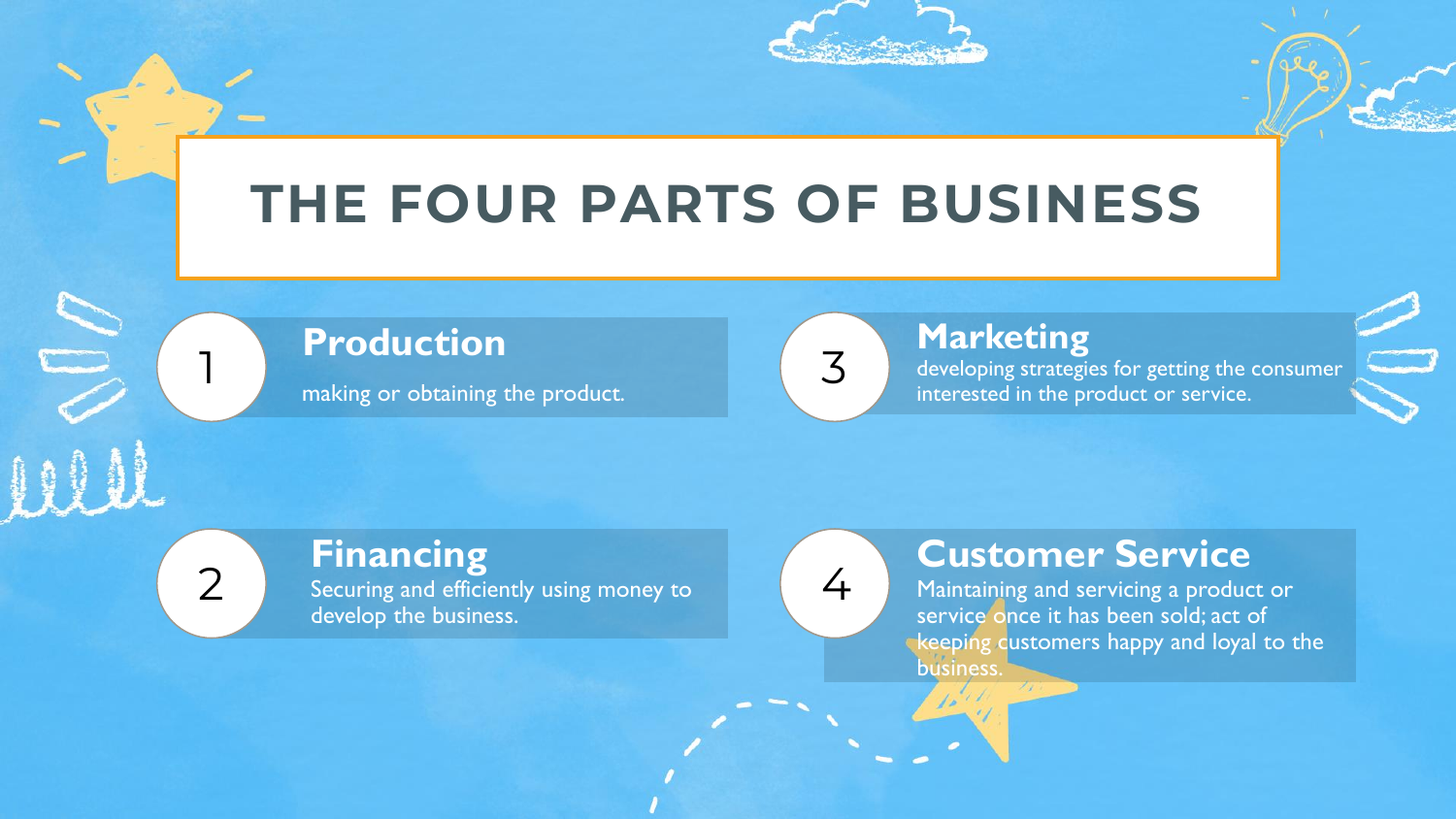### **ADVANTAGES OF BEING AN ENTREPRENUER**

**Independence:** business owners do not follow orders, they structure their own day -- while pleasing their customers.

**Satisfaction:** turning a skill, hobby, or other interest into your own business can be much more satisfying than working at a job (especially one you do not enjoy).

**Financial reward:** Most of the great fortunes of this country were built by entrepreneurs. Through hard work , the sky can be the limit.

**Self-esteem**: knowing you created something valuable can give you a strong sense of accomplishment.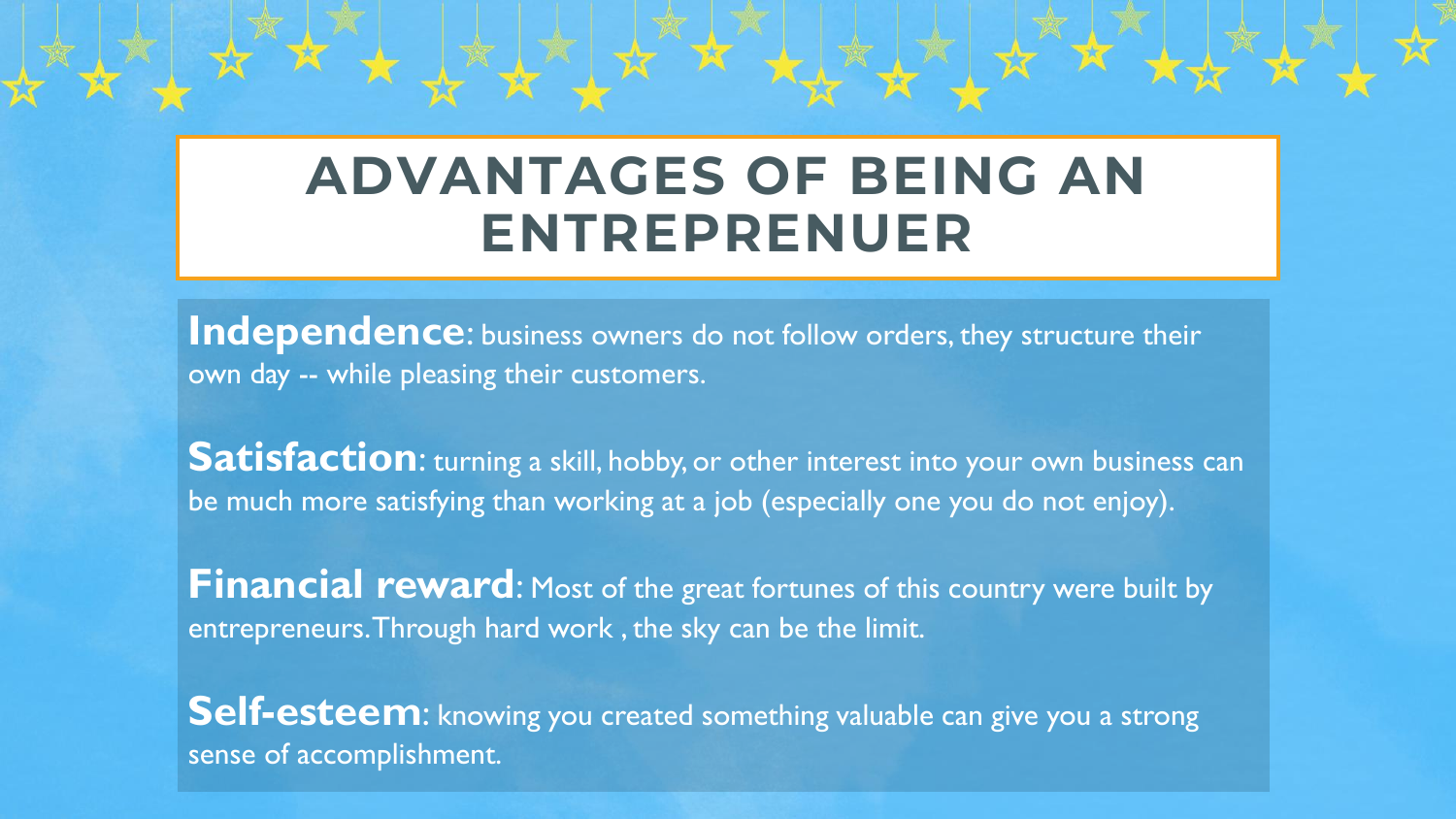### **DISADVANTAGES OF BEING AN ENTREPRENUER**

**Business failure**: many small businesses fail. You risk loosing money or money invested by others in your business.

**Obstacles**: you will run into unexpected problems that you will have to solve.

**Loneliness**: it can be lonely and even scary to be completely responsible for the success or failure of your business.

**Financial insecurity**: earnings will rise or fall depending upon how your business is doing. You may not always have enough money to pay yourself.

Long hours/hard work: you will have to work long hours to get your business off the ground.